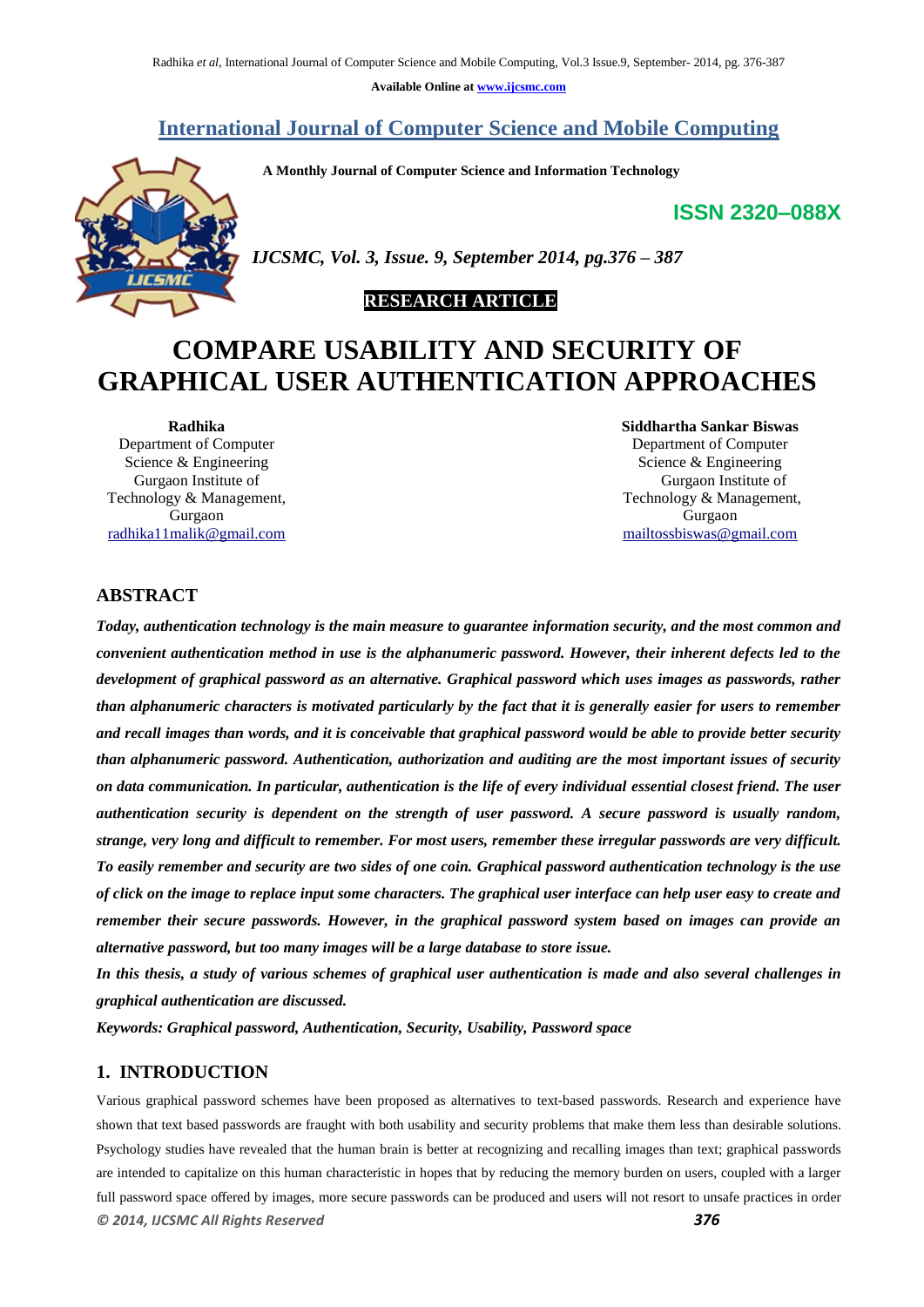Radhika *et al*, International Journal of Computer Science and Mobile Computing, Vol.3 Issue.9, September- 2014, pg. 376-387

to cope. In this paper, we compare several graphical password scheme based upon security and usability. According to our research Cued Click Points (CCP) is more secure, usable, memorable. It can be viewed as a combination of PassPoints , Passfaces , and Story. A password consists of one click-point per image for a sequence of images. The next image displayed is based on the previous click point so users receive immediate implicit feedback as to whether they are on the correct path when logging in. CCP offers both improved usability and security.

A preliminary security analysis of this new scheme is also presented. Hotspots (i.e., areas of the image that users are more likely to select) are a concern in click-based passwords, so CCP uses a large set of images that will be difficult for attackers to obtain. For CCP, hotspot analysis requires proportionally more effort by attackers, as each image must be collected and analyzed individually. CCP appears to allow greater security than PassPoints; the workload for attackers of CCP can be arbitrarily increased by augmenting the number of images in the system .As with most graphical passwords, CCP is not intended for environments where shouldersurfing is a serious threat.

# **2. LITERATURE REVIEW**

Among the earliest attempts to investigate password vulnerability was the study by **Morris and Thompson[1]**, in 1979 . They implemented a dictionary search and character string searches to guess users passwords. The former took less time compared with the latter approach and managed to guess one third of users" password. With the character string search method, it was found that out of 3289 passwords with no constraints during password creation, 86% were less than six characters long and found in dictionaries or name lists.

**Klien** [2] conducted an experiment to crack UNIX users" passwords and reported that he managed to crack up to 25% of users" passwords from a total set of 13,797 accounts. Klein suggested that users should change their passwords periodically, add more constrains to the password itself (i.e. combining both numeric and special characters) and that a password based system should use a password checker. Over a three years period, Bishop and Klien [2] later reported that they were able to crack approximately 40% of users" passwords. They also proposed a Protective Password Checker (PPC). PPC checks every character inserted by users whilst typing their password and determines the appropriateness of it based upon the password creation rules setup within the system.

**Spafford[3]** discussed four criteria for making users" passwords secure. These were through users" education, system-generated passwords assigned to users, scanning users" passwords periodically and finally discarding users" weak passwords during registration; with each of the criteria having their own strengths and weaknesses. From the collected 13,787 users" passwords, it was reported that the average length of users" password was 6.8 characters. Comparing the collected passwords with various dictionaries, it was reported that 20% of users" passwords were found. Identifying human and organisational factor that contributed to the security and usability of password based authentication system were studied by Adams et al. Two studies were implemented, combining an online questionnaire (139 respondents) and later a semi-structured interview (30 users). They reported that users had to remember many passwords (averagely four), which resulted in reduced memorability, users writing down their passwords and using easy to guess passwords. Users had also shown limited awareness about security as they misunderstood the level of information sensitivity within their organisation and had not given serious attention towards security. The authors claimed that users insecure practices were actually influenced from the employed security mechanism (i.e. both implementation and design), not on the user itself.

**Cartens et al.** [4] conducted a survey and evaluated the human impact of password practices. They asked participants the type of password each participant had, total number of password they needed to remember and frequency of forgetting their passwords. From the collected data, they summarized that users" memorability (ability to recall their password correctly) was reduced over time and the amount of time they spent at work had a direct influence with their memorability capabilities where they unable to apply using different passwords for different sites and use easy to guess passwords.

*© 2014, IJCSMC All Rights Reserved 377* **Schneier[5]** analyzed MySpace3 users" passwords and found nearly 65% of the users" passwords were 8 characters long or less. He also reported that some users had passwords that were more than nine characters long, but these passwords were easy to predict. 81% of users" passwords were combination of letters and numbers, with only 1.3% and 9.6% of users" passwords formed using number only and letters only respectively. Although not worrying, users still formed simple and easy to guess password as the author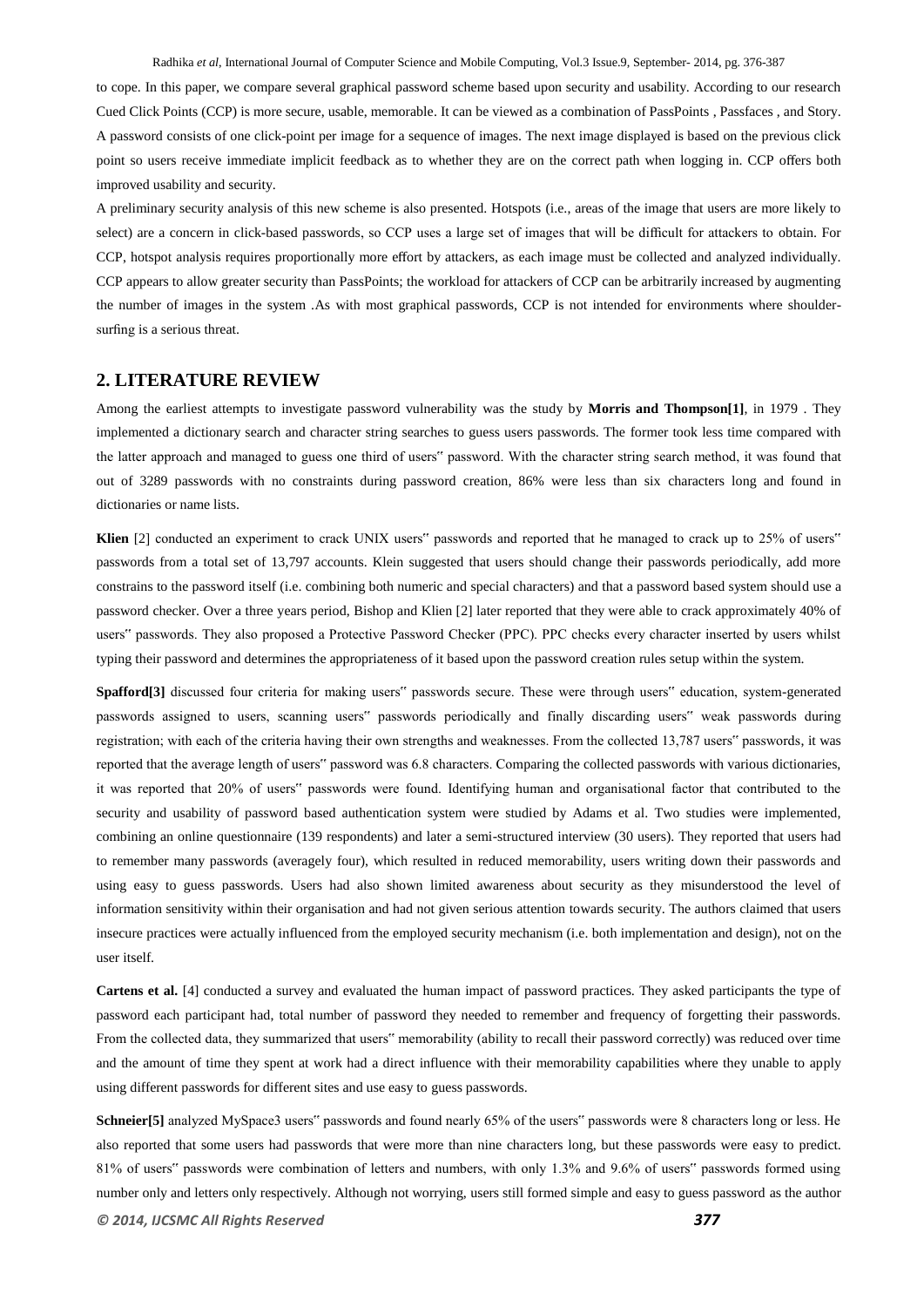Radhika *et al*, International Journal of Computer Science and Mobile Computing, Vol.3 Issue.9, September- 2014, pg. 376-387 revealed the top 20 common passwords included "password1" and "abc123". However, one positive finding with his analysis was that less than 4% of users" passwords were found in the dictionary.

**Singh et al.**[6] investigated PIN sharing (in a banking context). One of many password guidelines which says "password should not or never be shared to anyone" were violated as it was found sharing of pin between couples (e.g. spouse, partner) and between people of certain disability with their carers or retail clerk were common practices.

**Florencio and Herley[7]** investigated users" password habits on the web. With nearly half a million users monitored over a three month period, they revealed that users have an average password length of 6.5 characters (i.e. the same across 3.9 different sites). The study also revealed that users have, on average, 25 accounts that require a password, requiring an average of 8 passwords to be entered per day. They also reported that users often forgot their passwords and would use less secure passwords unless they were specifically asked not to do so.

**Zhang et al.[8]** investigated the impact of having multiple passwords. Participants in their study (grouped into conditions named "first letter", "password rule" and "control rule") had to create four unique passwords associated to four different accounts and needed to log back into each of their account after 7 days. From the collected data, the authors concluded the major reason for recall error was due to the interference (i.e. not using right password on the right account), with other minor reasons including number requirement errors (i.e. omitting or adding number or special characters), case errors (i.e. not using uppercase or lowercase rightly) and errors caused by forgetting the password itself.

**Hoonakker et al.**[9] examined end-users" password practices by using a combination of structured interview and web-based survey methods. They started their study by interviewing a number of people over the phone and from results of the focus group, the authors then conducted a web-based survey by questioning employees of a large organisation. With a total of 836 respondents, the authors claim that the human is "the weakest link" as they found participants use the same password all the time, use simple passwords, reuse their old passwords regularly, write down their passwords (either on paper or electronically without any protection) and shared their passwords with others.

**Bonneau and Preibusch[10]** investigated password implementations of 150 websites. They reported many of the surveyed websites still did not encrypt users" password during transmission, store users" passwords in plain text and provide little or no protection towards brute-force attack. By first investigating users" password for lower security site and then, comparing with their high-security site, the authors managed to prove that users use similar or reuse their passwords across many accounts.

**Inglesant and Sasse[11]** investigated the problems faced by users to cope with password policies setup in their organization and the ways they coped with it.

**Patrick, et al**.[12] pointed out three major areas where human-computer interaction is important: authentication, developing secure systems and security operations. Here we focus our attention to the various authentication techniques. The most common computer authentication method for a user is to submit a username and a text password. The vulnerabilities of the alphanumeric method of authentication have been well known. One of the major problems is the difficulty in remembering passwords

### **3. OVERVIEW OF AUTHENTICATION METHODS**

We classify authentication mechanisms according to the following categories, primarily based on Renaud's model **Something you know (recall):** A secret is shared between the user and the system. Users must recall and correctly enter their secret to authenticate themselves. Anyone who knows or guesses the secret will also be able to authenticate as the original user. Examples include passwords and PINs (Personal Identification Numbers).

**Something you recognize (recognition):** The user and the system share a secret. The system provides cues and the user must correctly recognize the secret. Anyone able to recognize the secret will be able to authenticate as the original user. Graphical passwords where users must recognize pre-selected images from a set of decoys fall into this category. Cued recall systems combine recall and recognition. Users must recognize the cue presented by the system and then use this cue to recall the secret shared with the system.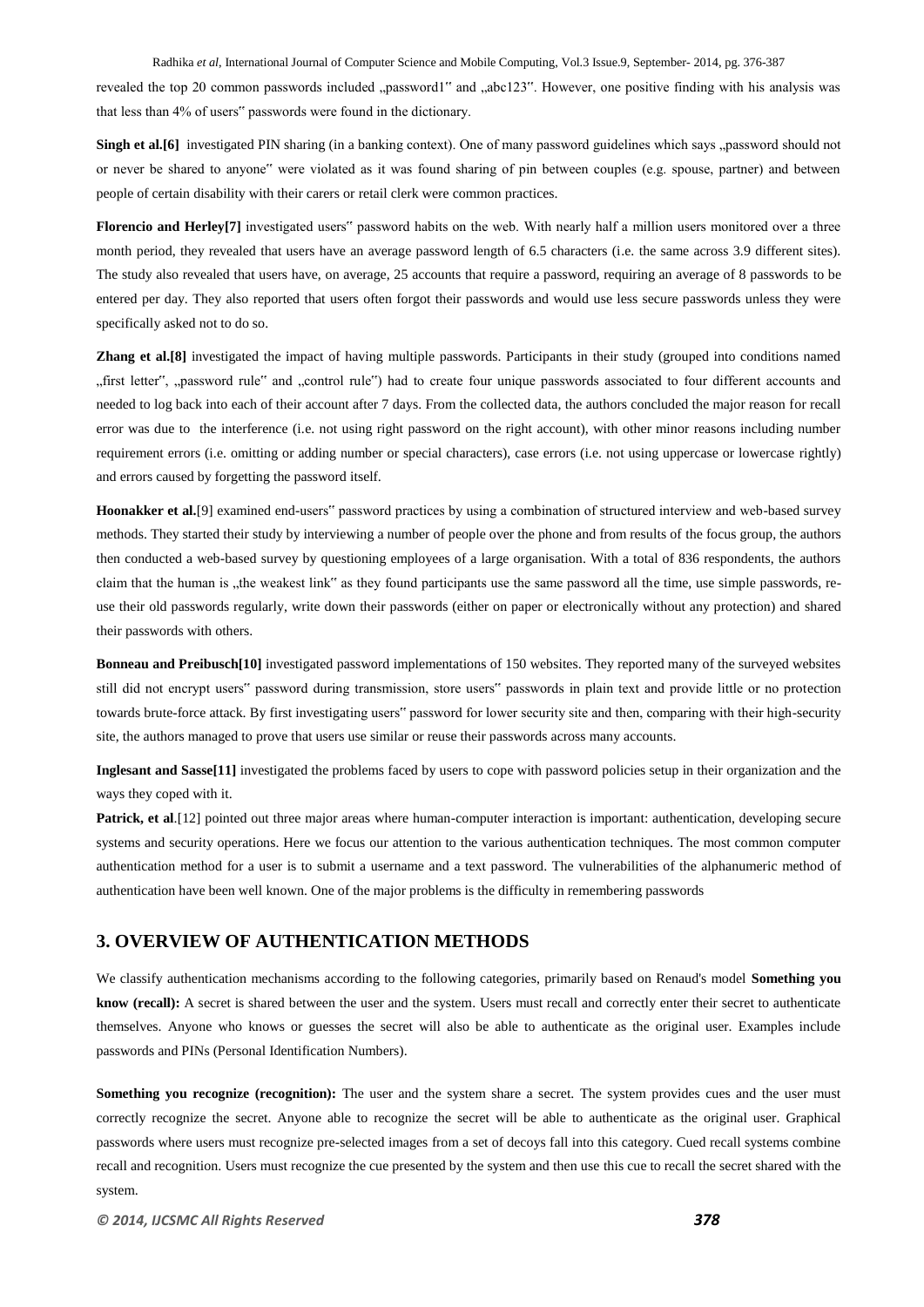Radhika *et al*, International Journal of Computer Science and Mobile Computing, Vol.3 Issue.9, September- 2014, pg. 376-387

**Something you are (static biometrics**): Biometrics measure some unique physical characteristic of the user. These are more difficult to forge than the first two categories but introduce additional concerns. They may require specialized equipment, are difficult or impossible to change if compromised, and have potential privacy implications (e.g., they may make it difficult to create different identities for various purposes, and they enable organizations to cross-reference information about a user). Static biometrics include fingerprint, iris, and facial scans, among others.

**Something you do (behavioral biometrics):** Some unique behavioral characteristic of the user can also be measured. Users authenticate by repeating the required action.

Examples include handwritten signatures and keystroke dynamics.

**Something you have (tokens):** Users must carry a token to be presented for authentication. Anyone who gains access to the token will be able to authenticate as the original user. These are often combined with a PIN or password to offer some protection in case the token is lost or stolen. A smart card, i.e., a card with embedded microprocessor chip, is an example of a token used for authentication.

**Where you are (location-based authentication):** Location information can be used to determine if a user is attempting to authenticate from an approved location. This is typically used as a secondary check to identify suspicious login activities. Approved locations may be specific, such as a user's office, or more general, such as identifying the city or country of origin.

We can divide the authentication methods into three main areas:

- Token based authentication
- Biometric based authentication
- Knowledge based authentication

A token could be a small physical device that is owned by an authorized user of computer services to ease him in authentication. The token may be used in addition to a password or used in place of passwords to prove that the user is who they claim to be. The token acts like an electronic key to access something. Token based techniques, such as bank-cards, smart-cards and key-cards are widely used. Many of the token-based authentication systems also use knowledge based techniques so as to enhance the security. For example, ATM cards are constantly used together with a PIN number. So, token based authentication deals with what the user/person has.

Biometrics refers to the identification of human beings by their traits or characteristics. The authentication techniques based on biometric such as fingerprints, iris recognition, or face recognition, are not yet very widely adopted. The major drawback of these approaches is that such systems could be very expensive, and the process of identification can be slow and sometimes often unreliable. However, this type of authentication methods can provide the highest level of security. So, biometric based authentication deals with what the user/person is. Knowledge based authentication methods can be considered as the most widely used authentication methods and include both text-based and picture-based authentication mechanism. In knowledge-based techniques, a user might be challenged with a set of images and the user passes the authentication by identifying and recognizing the images he or she selected during registration phase or a user might be asked to reproduce something that he or she created or selected earlier during the registration phase. So, knowledge based authentication deals with what the user/person knows. As we can see, graphical authentication falls under knowledge based authentication.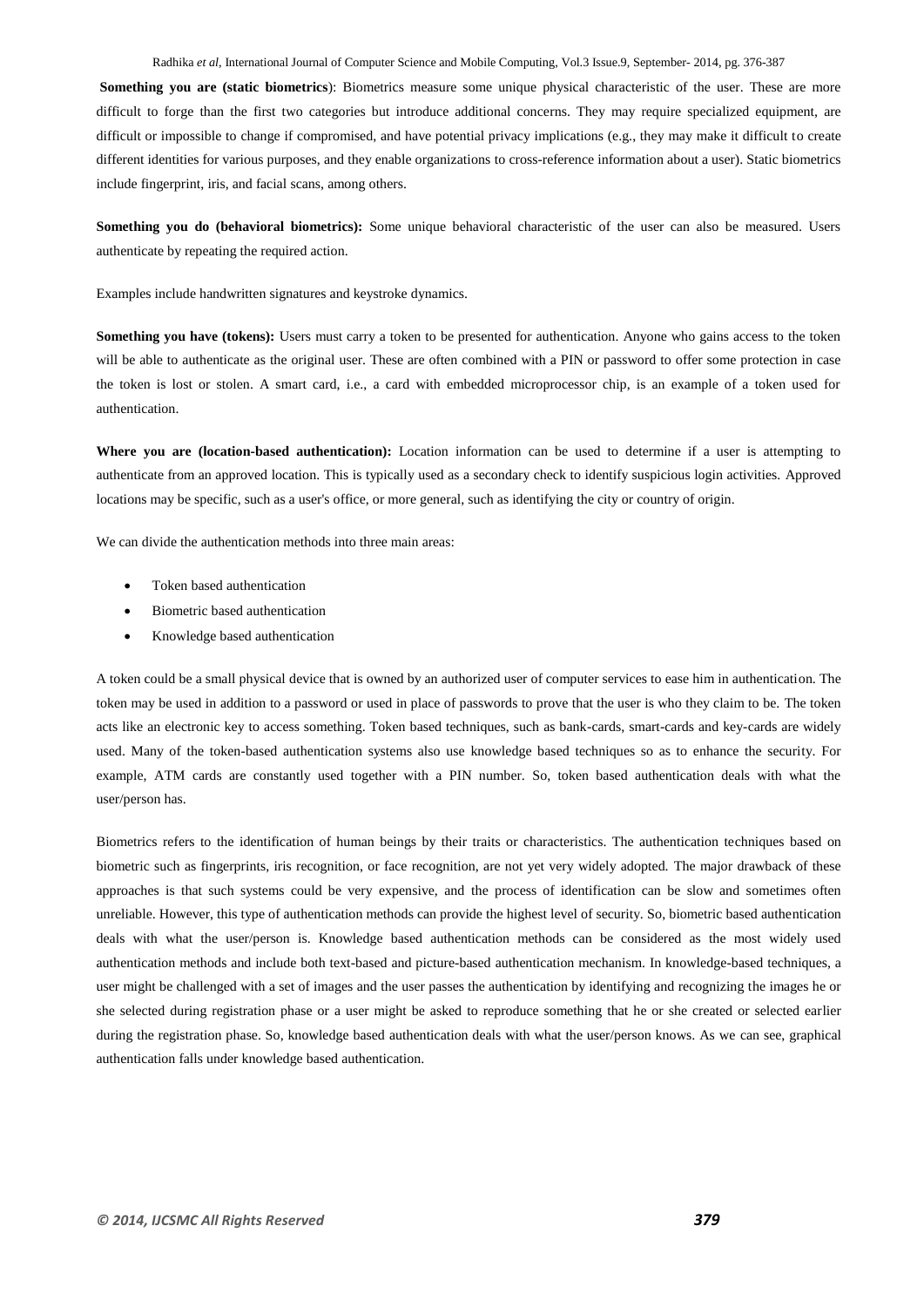### **4. BACKGROUND TO THE RESEARCH**

### **4.1 Users' Problems with Passwords**

Users' propensity to handle alphanumeric passwords insecurely arises largely from long-term memory (LTM) limitations. Users have difficulty remembering complex, pseudo-random passwords over time. The Power Law of Forgetting describes rapid forgetting soon after learning, followed by very slow decay over the long-term. Psychological theories have identified decay over time and interference with other information in LTM as underlying reasons for forgetting. A user is likely to forget a password that is not used regularly, as the memory is not "refreshed" or "activated" sufficiently often. When users have multiple passwords, today practically a universal condition, interference becomes a possibility. The user may either jumble the elements of the different passwords or remember the password but confuse which system it corresponds to.

Users normally cope with password memory problems by decreasing the complexity and number of passwords, thereby reducing password security. A secure password should be 8 characters or longer, random, with upper-case characters, lowercase characters, digits, and special characters. Such passwords lack meaningful content and can be learned only by rote memorization, a weak way of remembering. Generally, users ignore such password recommendations, using instead short, simple passwords that are relatively easy to DISCOVER using dictionary attacks or attacks based on knowledge of the user. Recent surveys have shown that users often choose, short, alphabetic-only passwords consisting of personal names of family or friends, names of pets, and even the word "password". Users typically write down their passwords, share passwords with others, and use the same password for multiple systems, sometimes with a single digit added on the end. While poor password practices may be largely attributed to memory problems, there are other factors as well. Some users are naïve about the power of a modern dictionary attack or about the scope of the damage that may occur if their computer is breached. Even if users are somewhat knowledgeable about security, their motivations may get in the way of good practices; they want to get real work done and therefore view authentication as an enabling task that should be gotten over with as quickly as possible. A single-minded focus on immediate work goals, at the expense of security, places users at risk of widespread damage to their digital assets.

### **4.2 Graphical Password Systems**

*© 2014, IJCSMC All Rights Reserved 380* There are several graphical password systems based on recognition. For example, Passfaces[13] worked as follows in Brostoff and Sasse's empiricial study. To create a password the user chooses four images of human faces from a large portfolio of faces. When logging in, the user sees a 3x3 grid with nine faces, consisting of one face previously chosen by the user and eight decoy faces. The user must recognize and click anywhere on the previously chosen face. This procedure is repeated with different target and decoy faces, for a total of four rounds. Only if the user chooses all four correct faces, will he or she successfully log in. Empirical evidence from a field trial shows that Passfaces may be more memorable than alphanumeric passwords. Evidence from another similar system, Déjà Vu , suggests that initially choosing the images from the portfolio is a rather slow process, but the images are easier to remember over time. However, the drawback of all such passwords based on image recognition is that only a small number of images can be displayed, e.g., nine images, one of which is a chosen image. Therefore, an attacker has a 1-in-9 chance of guessing the image. To reduce that chance the login process uses several rounds of recognition. To obtain security similar to that of 8 character alphanumeric password (over an alphabet of 64 characters), 15 or 16 rounds with 9 faces each would be required. This could make the login slow and tedious. Also, using faces as the images has been shown to lead to passwords with very low entropy because people choose faces in predictable ways. Graphical passwords based on cued recall were first discussed by Blonder. In such a scheme the user chooses several locations in an image to create a password. To log in the user must click on or close to those locations. There are no multiple rounds of images, just a single image. In an implementation of this scheme the image had predefined click objects or regions that were outlined by thick boundaries. The users chose the password from these objects and logged in using them (although thick boundaries were not visible when logging in). A click anywhere within the boundary was considered correct. A problem with this scheme was that the number of predefined click regions was relatively small so the password had to be quite long to be secure (e.g., 12 clicks). Also, the use of pre-defined click objects or regions required simple, artificial images, for example cartoon-like images, instead of complex, real-world scenes. PassPoints[14], is based on Blonder's idea of representing the password by multiple clicks on a single image. However, it overcomes some of the limitations of his scheme: There are no artificial predefined boundaries around areas of the image within which the user can click. This means that in the PassPoints scheme, users may choose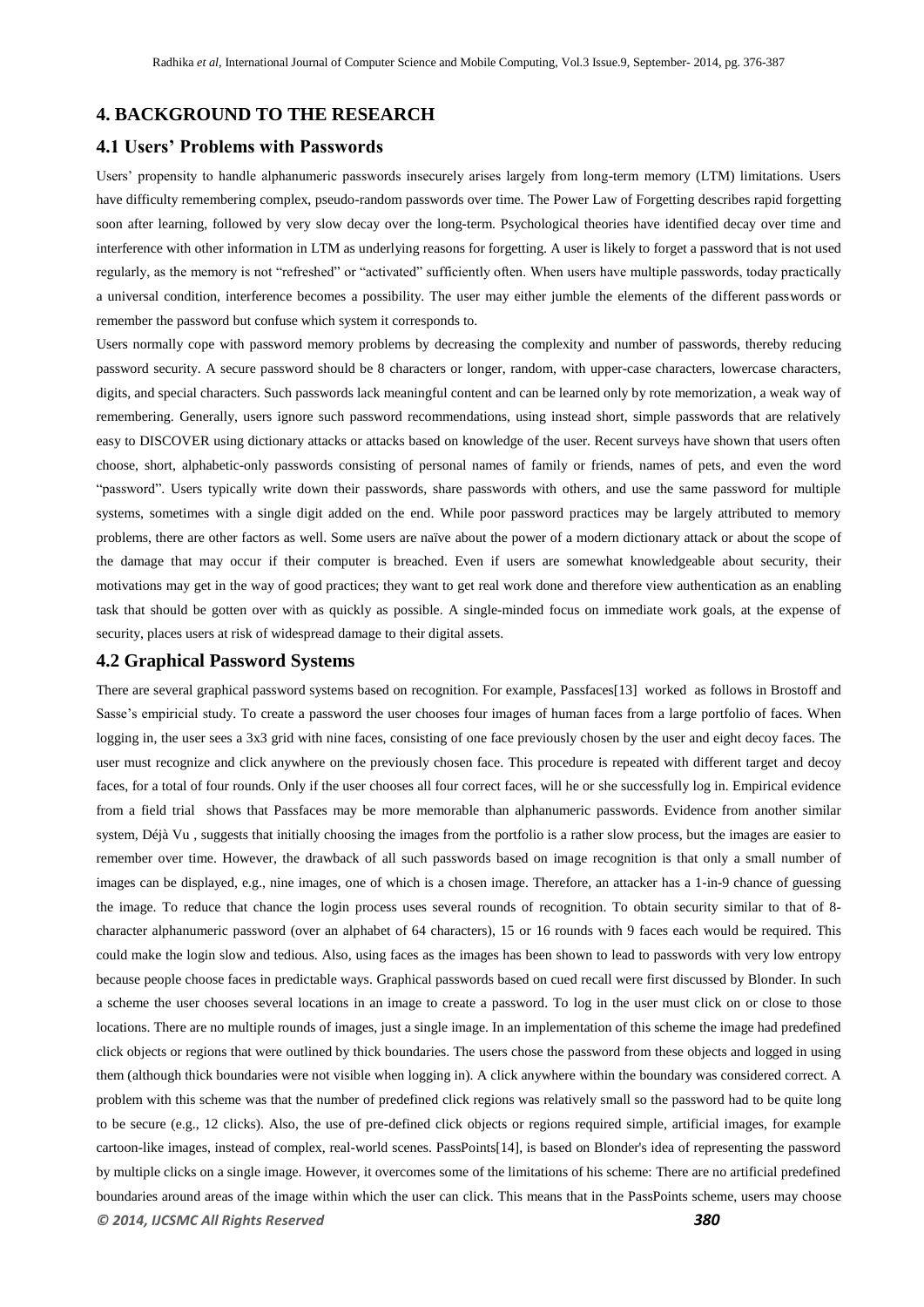Radhika *et al*, International Journal of Computer Science and Mobile Computing, Vol.3 Issue.9, September- 2014, pg. 376-387

any place in the image as a click point. After a sequence of click points (i.e., pixels) is chosen (a "password"), the system cryptographically hashes ("encrypts") the password and calculates a tolerance region around the chosen pixels. When logging in, to make a valid click the user will have to click within this tolerance. The size of this tolerance can be varied, but for the password space to be large the tolerance should not be too large, e.g., 2 to 5 mm around each chosen pixel. To log in the users must click within the tolerance of their chosen click points. Their memory is cued by the image as they enter their password. The system or the user could provide the image. The main requirement is that it be a complex image that is visually rich enough to have many potentially memorable click places. Without artificial predefined boundaries, more intricate images, such as natural scenes, can be used. An intricate image has hundreds of memorable points, and this means that the PassPoints scheme provides a very large password space, even with a moderate number of click points. Consider for example an image of size 330 х 260 mm2 with tolerance regions of size 6 х 6 mm2; assuming that at least a quarter of the image consists of memorable places, this leads to more than 590 memorable tolerance regions. With 5 click points, this yields 5905= 7.15 x 1013 possibly memorable passwords; with 6 click points it yields 4.22 х 1016 possibly memorable passwords, which is

larger than the number of all possible Unix-style passwords of length 8 over a 64-character alphabet (that number being 2.81 х 1014). Thus, attacking the PassPoints scheme by brute-force search is as hard or harder than attacking a random Unix password. Similarly, recognition-based passwords (e.g., Passfaces) would need to have many rounds (14 or 15) in order to provide a password space of size comparable to PassPoints with 5 click points. Other attacks against the PassPoints scheme, and graphical passwords in general, are still an open problem of research. One danger would be that many users choose salient objects, rather than more random click points. However, we do not know whether the danger is greater or less than using high frequency words in alphanumeric password systems. Another consideration is that a classical dictionary attack cannot be mounted against graphical passwords as they can be for alphanumeric passwords. It remains to be seen if systematic attacks, similar to a dictionary attack, can be devised for use against graphical passwords.

### **4.3 SECURITY ANALYSIS OF GRAPHICAL AUTHENTICATION**

Enough research is yet to be undertaken to study the difficulty of cracking graphical passwords. As graphical passwords are still not widely used in real world applications, there is no report on real cases of breaking graphical passwords. Here we brief exam some of the possible techniques for breaking graphical passwords and try to do a comparison with text-based passwords.

#### 4.3.1 Brute force search

The main defense measure against brute force search is to have a sufficiently large password space. Text-based passwords have a password space of 94N, where N is the length of the password, 94 is the number of printable characters (shift and non-shift keys excluding SPACE) on a standard keyboard. Some graphical password techniques have been shown to provide a password space similar to or larger than that of text-based password. Recognition based

graphical passwords tend to have smaller password spaces than the recall based methods. It is more difficult to carry out a brute force attack against graphical passwords than text-based passwords. The attack programs need to automatically generate accurate mouse motion to imitate human input, which is particularly difficult for recall based graphical passwords. Overall, in terms of brute force attacks, it is believed that a graphical password has less vulnerability than a text-based password.

#### 4.3.2 Dictionary attacks

It is impractical to carry out dictionary attacks against graphical passwords as recognition based graphical passwords involve mouse input instead of keyboard input. For some recall based graphical passwords , it is possible to use a dictionary attack but an automated dictionary attack will be much more complex than a text based dictionary attack. More research is needed in this area. However, it is evident that graphical passwords have less vulnerability to dictionary attacks than text-based passwords.

#### 4.3.3 Spyware

Except for few cases, key listening or key logging spyware cannot be used to break graphical passwords. It is not clear whether mouse tracking" spyware will be an effective tool against graphical passwords. However, motion of the mouse alone is not enough to break graphical passwords. Such information has to be correlated with application information, such as window location, its position and size, as well as desktop resolution and size also matters.

*© 2014, IJCSMC All Rights Reserved 381*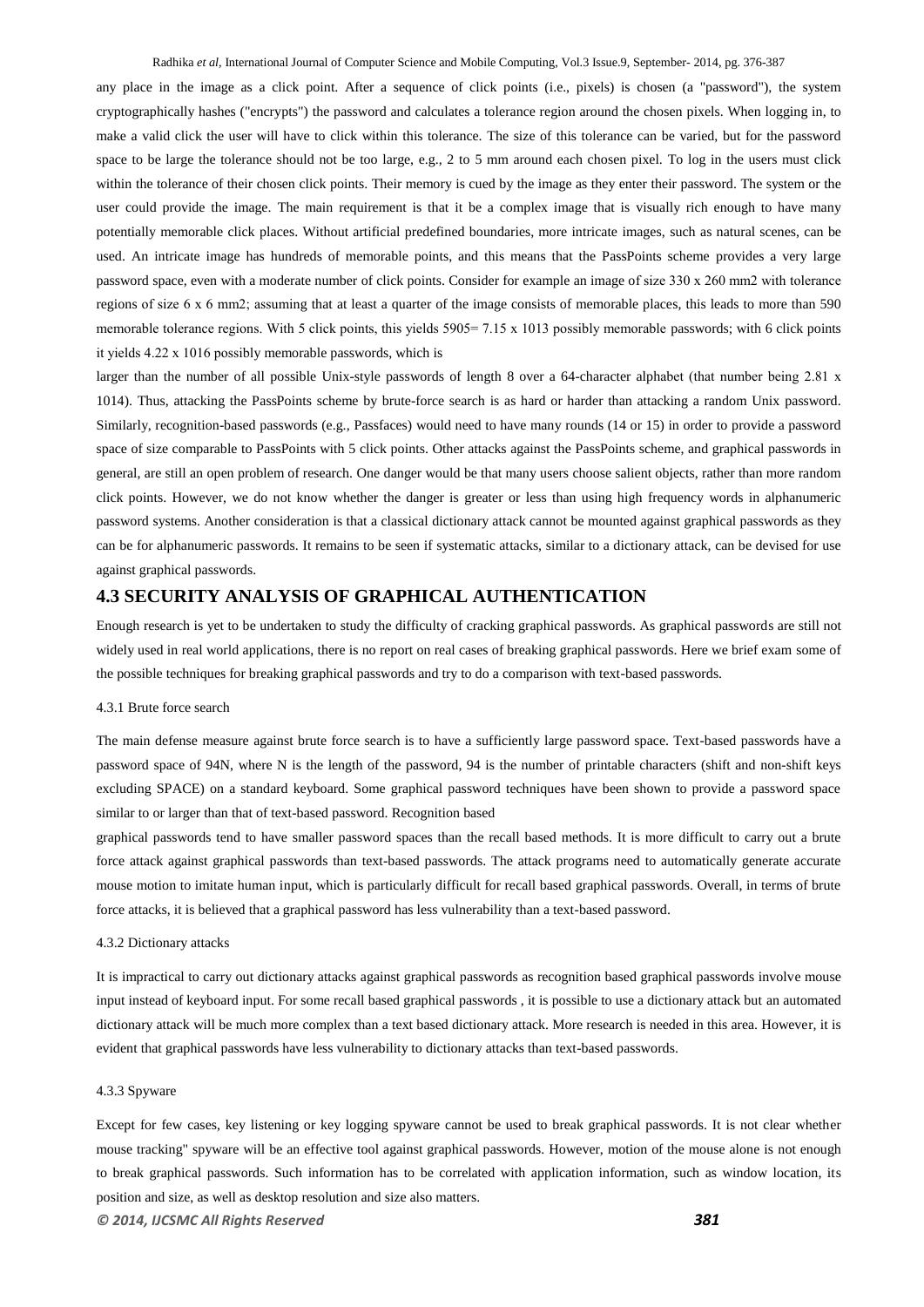#### 4.3.4 Shoulder surfing

Like text based passwords, most of the graphical authentication methods are vulnerable to shoulder surfing. Until now, only a few recognition-based methods claim to resist shoulder-surfing. None of the recall-based based methods are considered should-surfing resistant.

#### 4.3.5 Social engineering

It is less convenient for a user to give away graphical passwords to another person as compared to text based passwords. For instance, to tell a graphical password to others over the phone would be very difficult. Even if an attacker is to set up a phishing website so as to obtain graphical passwords from targeted users, it would be more time consuming to set up such sites. Overall, it is more difficult to break graphical passwords using the traditional attack methods like brute force search, dictionary attack, and spyware. As graphical passwords are still not widely deployed, an in-depth research and studies that investigates possible attack methods are still needed.

# **5. RESULT AND DISCUSSION**

### **5.1 Analysis of the Password Space**

We distinguish that password systems have both theoretical and effective password spaces. The former space includes the set of all (theoretically) possible passwords. The vast majority of user choices tend to fall into a much smaller subset of the full theoretical password space, known as the effective password space. To illustrate, consider the set of all possible 8-character alphanumeric passwords. Including symbols, there are 95 keyboard characters to choose from, giving a theoretical password space of 958X6:6X1015 possible permutations. The effective password space is much smaller since many character combinations are unlikely to be selected by users (e.g., seemingly random character strings such as  $\R9&ig3q''$ ). To offer some perspective, there are approximately 1 million (106) words in the English language [73]. The effective password space is an approximation, based on probability estimations that given passwords are chosen by users. Passwords with probabilities higher than some agreed upon threshold make up the effective password space.

An important security goal of authentication mechanisms is to maximize the effective password space; we would like the effective password space to include as much of the theoretical password space as possible (ideally, all of it). Since the effective password space is determined by user behaviour, the design of a system involves us- ability as well. Ideally, passwords should be secure without sacrificing the usability of the system. In practice, increasing one often reduces the other, so typically a middle-ground must be found where both the security and usability of the system are acceptable. Measures of the effective password space are imprecise approximations. One approach that may help is to identify classes of passwords that have higher probability of being chosen by users. In this case, a proximity function (a measure of similarity between items) may be useful. With text passwords, there is no single, obvious measure of what makes two passwords similar: Words or letters in the same positions? Common pet names or birthdays? Some other measure? One possible measure is the \edit distance": the minimum number of operations (substitution, removal, or insertion of a single character) required to transform one string of characters into another. The edit distance, however, does not take into account the semantic meaning of passwords and may not be a very helpful metric for measuring the similarity of passwords.

In this section, we analyze the two main categories of the graphical password techniques from several perspectives. We focus mainly on security and usability but also take into consideration system and communication issues. For security, we focus on password space and the strength of the password. For usability, we focus on the easiness of registration and easiness of authentication.

#### 5.1.1 Recognition based techniques

**Security**: The password space of the recognition based techniques largely depends on the size of the content. Most recognition based techniques do not consider the order of the selection. They often involve many rounds of authentication with users going through several pages of images.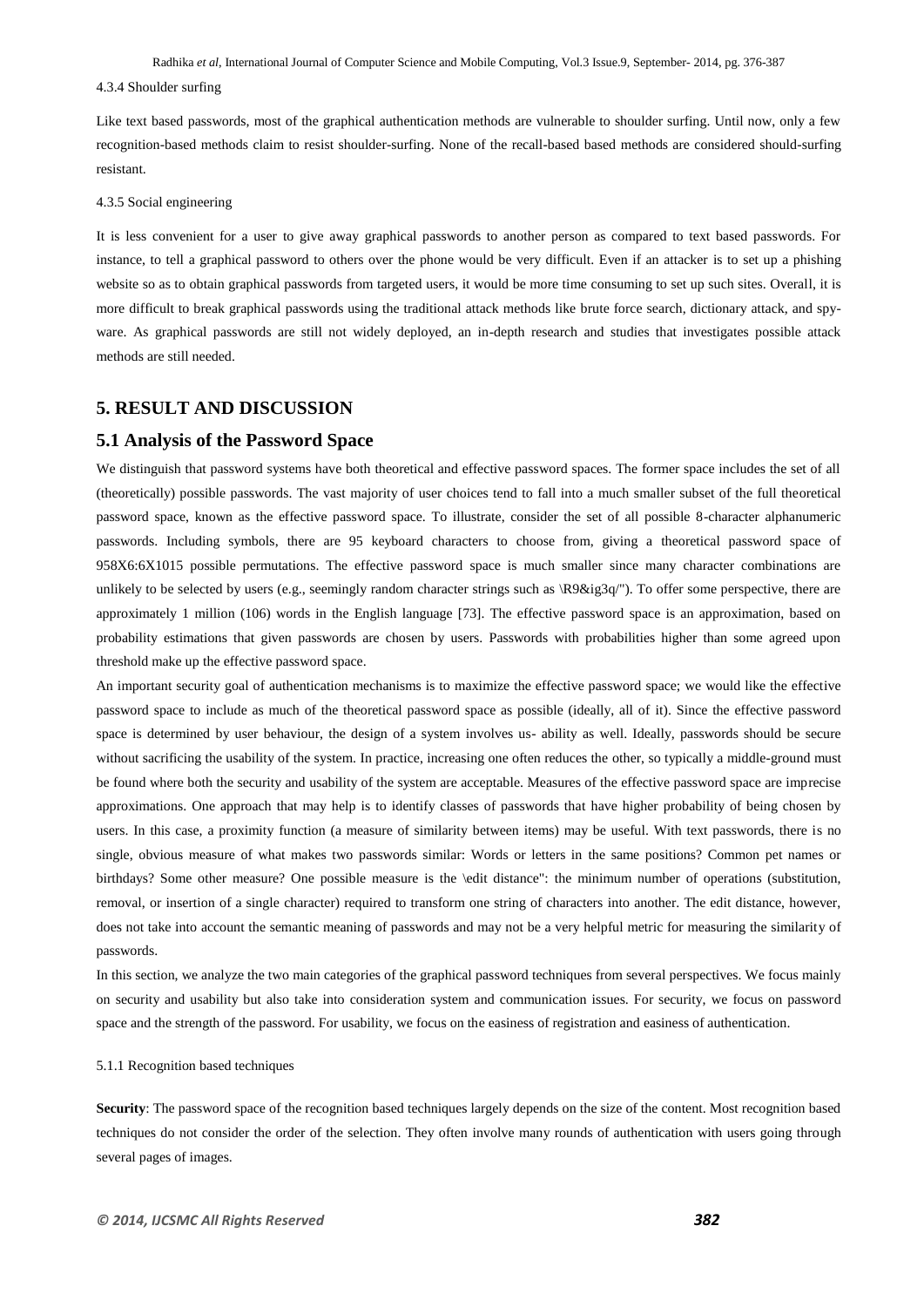*password*  $space = f(s \times n)$ 

| <b>Data Definition</b>         | variable |
|--------------------------------|----------|
| Number of pixels in each scene | N        |
| Sequence of password           | S        |
| Password length                | I        |

#### **Table 5.1: Variable Representations For Recognition Based Techniques**

The chances of creating weak password are high in recognition based password. The work by Davis, et al. found obvious patterns among the PassFace password . For example, most users tend to choose faces of people from the same race.

Random art could be one solution toward weak password; in which user has no familiarity to any of the picture password. However doing so may decrease the usability by making the password hard to remember.

**Usability**. Content (pictures), spatial layout of the content, and input devices are all important factors that influence usability. For example, users' favorite pictures tend to be easier to remember but also easier to be guessed by attackers. Too many distraction pictures tend to slow down the authentication process. Several existing techniques are proven to have usability due to the crowded content arrangement.

**Other issues**: Overly large storage requirement is a significant issue for recognition based techniques, since the size of a typical picture is much larger than the equivalent text. In order to achieve the larger password space, thousands of pictures need to be stored at one time. Sending large number of pictures over the network is also a problem for low speed networks.

#### 5.1.2 Recall Based Techniques

Security. It is considerably difficult to calculate the password space of a recall based technique, since there are many variations in recall based techniques. Here we demonstrate a general mathematical model. Some of the most important elements that determine the password space of a recall based technique are listed in table 5.2.

The maximum password space that a recall based technique can have is extremely large, since certain techniques requires

the user not only have the proper shape of drawing or clicking, but also the sequence of drawing . If the drawing allows the same pixel be chosen multiple times, the password space for a specific password length *l* is:

### $max = n^l$

For *n* pixels on the scene, the total password space is defined as:  $n \leq space \leq \sum^{n} n^{l}$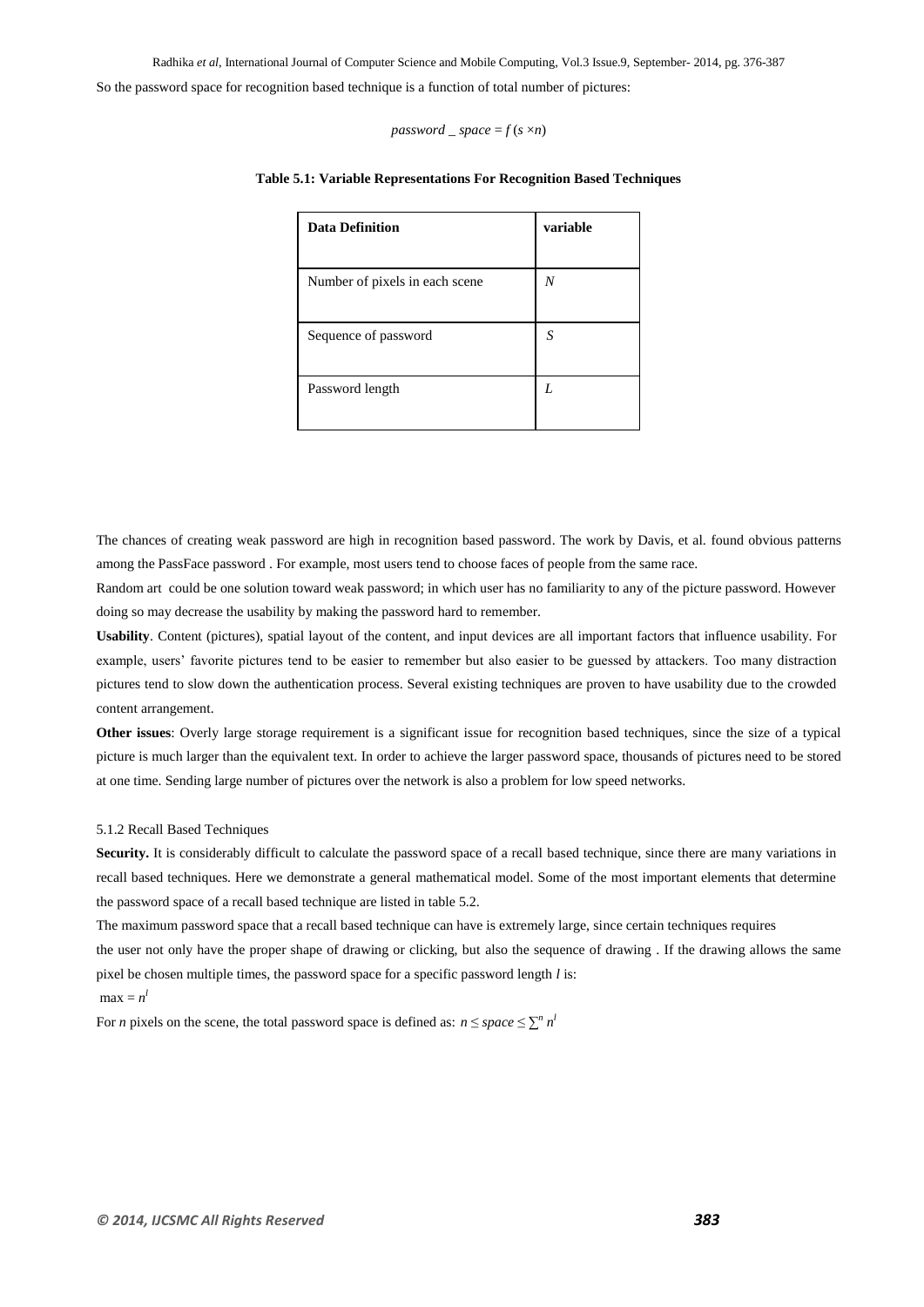| <b>Data Definition</b>                   | <b>Variable</b> |
|------------------------------------------|-----------------|
| Number of pictures in each page          | N               |
| Number of scene/rounds of authentication | S               |
| Distraction image in each scene          | D               |
| Password length                          | L               |

**Table 5.2: Variable Representations For Recall Based Techniques**

If a password scheme does not allow the drawing to pass the same pixel multiple times, or if it requires mouse clicking to match the pre-registered sequence, the password space is the smallest:

 $min = n$ 

In general, the password space for recall based approach is:  $n \leq space \leq \sum^{n} n^{l}$ 

*l*=1

Usability: A major complaint in recall based graphical passwords is that it is difficult to draw shapes with mouse. Most users are not familiar with using mouse as a drawing tool. However, on mobile devices, stylus pen is a good choice for such technique.

#### **5.2 USABILITY IN RECALL-BASED TECHNIQUES**

One of the major arguments for graphical authentication is that images are much more easier to remember than text strings. Some research papers presented preliminary user studies to support this. However, current user studies involves only a small number of users and are still very limited. But it is still difficult to be convinced that graphical passwords are easier to remember than text based passwords as we do not have enough evidence. A major complaint among the users of graphical authentication procedure is that the registration process and log-in process take too much time, especially in recognition-based approaches. For instance, in the registration phase, a user has to pick few images from a larger number of image sets. Then in the authentication phase, a user has to identify a few pass-images by scanning through all the images displayed. Users may find this process long and tedious. Due to this users often find graphical passwords less convenient than text based passwords. And also most users are not familiar with the graphical passwords. We can make a comparison table among all recall-based algorithms in two categories as pure and cued recallbased algorithm that you can find in tables below: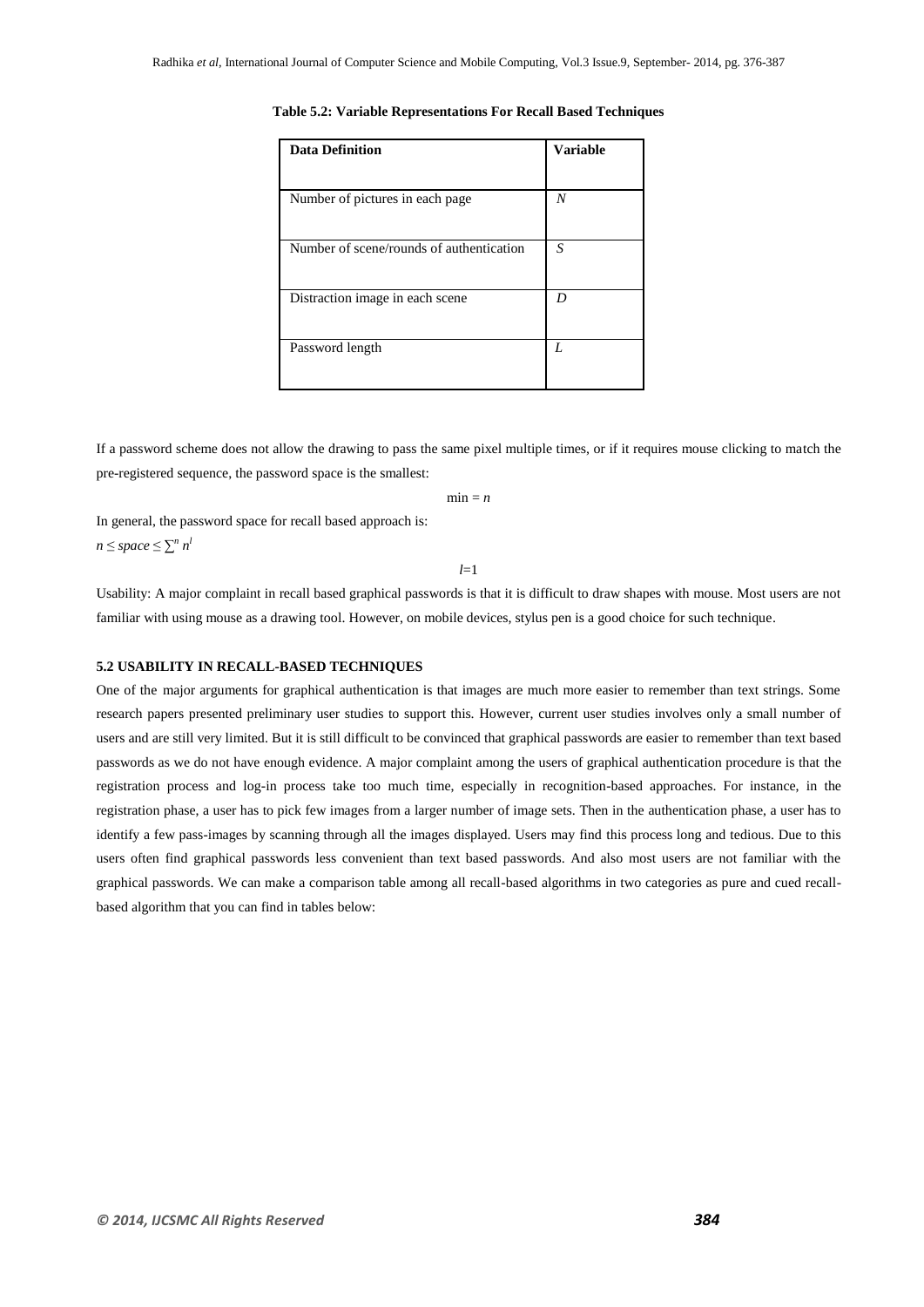|     |                                | <b>Usability Features</b> |                  |             |              |                 |                |                     |            |                |
|-----|--------------------------------|---------------------------|------------------|-------------|--------------|-----------------|----------------|---------------------|------------|----------------|
|     |                                | Satisfaction              |                  |             |              |                 |                |                     | Efficienc  | Effectiveness  |
|     |                                |                           |                  |             |              | y               |                |                     |            |                |
| Row | Pure recall-based<br>algorithm | Usage<br>Mouse            | Simply<br>Create | Meaningful  | Memorability | Steps<br>Simple | Nice Interface | Simply<br>Training! | Applicable | R&A            |
| 1.  | Passdoodle                     | Y                         | $\mathbf N$      | Y           | ${\bf N}$    | Y               | NA             | Y                   | Y          | $\overline{N}$ |
| 2.  | Draw A Secret<br>(DAS)         | Y                         | N                | $\mathbf N$ | N            | Y               | <b>NA</b>      | Y                   | Y          | Y              |
| 3.  | Grid Selection                 | Y                         | N                | $\mathbf N$ | ${\bf N}$    | Y               | NA             | Y                   | N          | Y              |
| 4.  | Qualitative<br><b>DAS</b>      | Y                         | N                | $\mathbf N$ | N            | Y               | <b>NA</b>      | Y                   | Y          | N              |
| 5.  | Syukri<br>Algorithm            | Y                         | $\mathbf N$      | Y           | Y            | Y               | Y              | Y                   | Y          | Y              |

**Table 5.3: The Usability Features In Pure Recall-Based Techniques**

### **Table 5.4: The Usability Features In Cued Recall-Based Techniques**

|                  |                                |                | <b>Usability Features</b> |             |                  |              |              |                |                    |                  |            |             |
|------------------|--------------------------------|----------------|---------------------------|-------------|------------------|--------------|--------------|----------------|--------------------|------------------|------------|-------------|
|                  |                                |                | Satisfaction              |             |                  |              |              |                |                    |                  | Efficien   | Effectivene |
|                  |                                |                |                           |             |                  |              |              |                |                    |                  | cy         | SS          |
| Row              | Cued recall-based<br>Algorithm | Usage<br>Mouse | Simply<br>Create          | Meaningful  | Clickable Points | Memorability | Simple Steps | Nice Interface | Simply<br>Training | Pleasant Picture | Applicable | R&AA        |
| 1.               | Blonder                        | Y              | Y                         | $\mathbf N$ | Y                | Y            | Y            | N              | Y                  | N                | Y          | N           |
| 2.               | Pass Point                     | Y              | Y                         | $\mathbf N$ | Y                | Y            | Y            | Y              | Y                  | Y                | Y          | Y           |
| 3.               | Background                     | $\mathbf Y$    | N                         | Y           | N                | Y            | N            | N              | $\mathbf N$        | N                | N          | Y           |
| $\overline{4}$ . | <b>PASSMAP</b>                 | Y              | Y                         | Y           | Y                | Y            | Y            | N              | Y                  | N                | Y          | N           |
| 5.               | Passlogix v-<br>go             | Y              | N                         | Y           | $\mathbf N$      | Y            | N            | Y              | $\mathbf N$        | Y                | Y          | Y           |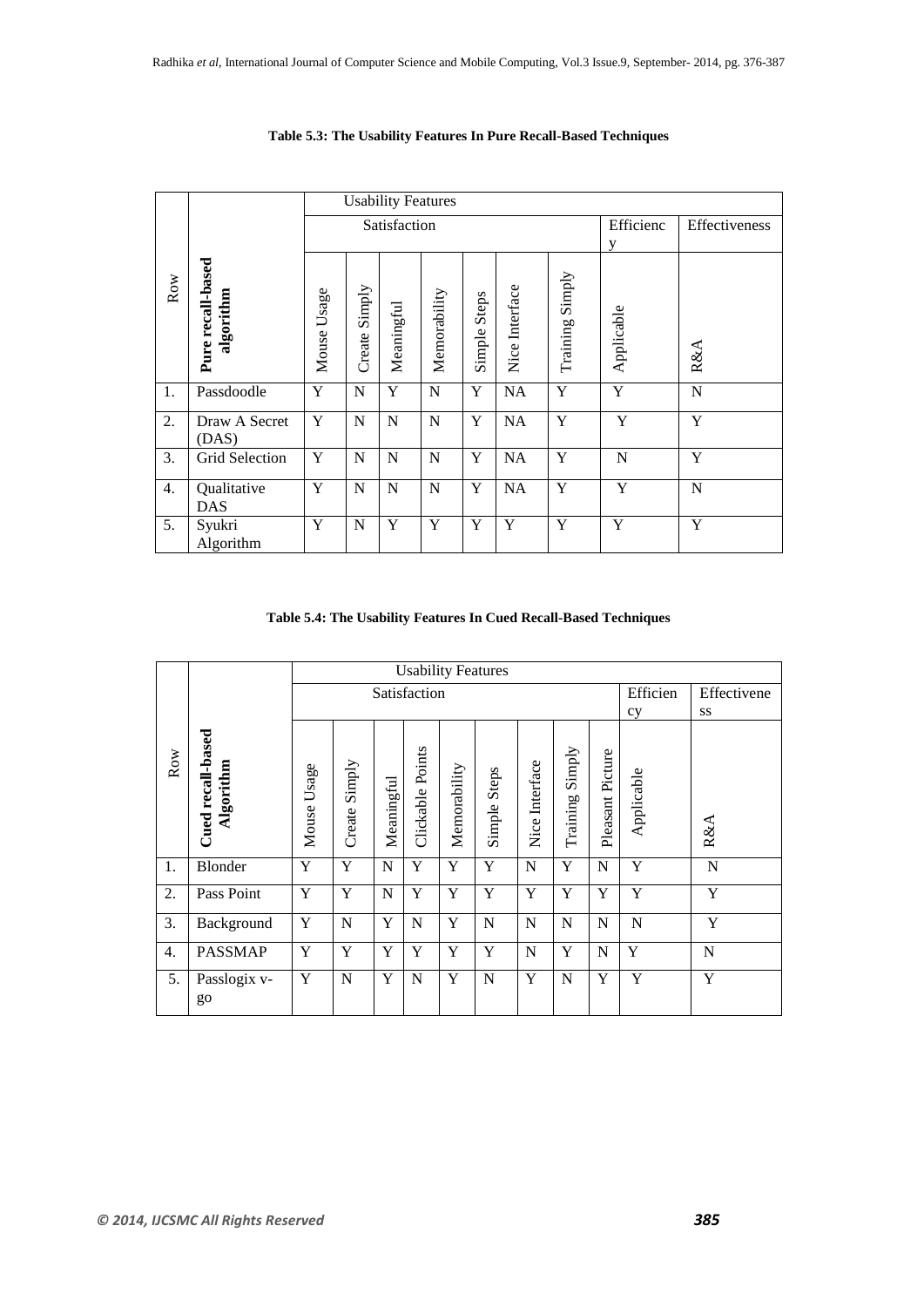# **Table 5.5 STRENGTH AND WEAKNESS OF RECALL-BASED ALGORITHMS**

| Algorithms                         | Pure<br>Recall<br>based<br>Algorith | Cued<br>Recall<br>based | Strength                                                                                                                                             | Weakness                                                                                                                                        |
|------------------------------------|-------------------------------------|-------------------------|------------------------------------------------------------------------------------------------------------------------------------------------------|-------------------------------------------------------------------------------------------------------------------------------------------------|
|                                    | m<br>$\bullet$                      | Algorithm               | Harder to crack due to a                                                                                                                             | People were less likely to recall the order in which                                                                                            |
| Passdood<br>le                     |                                     |                         | theoretically much larger<br>number of possible<br>doodle passwords than<br>text passwords                                                           | they drew a doodle than the resulting image.                                                                                                    |
| Draw<br>A<br>Secret                | $\bullet$                           |                         | User can draw a simple<br>image or picture on grid,<br>of size say N*N. when<br>compare to passdoodle is<br>more than harder to<br>Crack             | The users tend to choose frail graphical passwords<br>that are vulnerable to the graphical dictionary attack                                    |
| Qualitati<br>ve<br><b>DAS</b>      |                                     |                         | The image which has<br>more area of interest<br>(Hot Spot) could be<br>more useful as a                                                              | This model have more entropy than previous DAS<br>but it has less memorable than the original one                                               |
|                                    |                                     |                         | background image                                                                                                                                     |                                                                                                                                                 |
| Syukri<br>Algorithm                |                                     |                         | user drawing their<br>signature using mouse<br>and there is no need to<br>memorize one's<br>signature and signatures<br>are hard to fake             | Not everybody is familiar with using mouse as a<br>writing device                                                                               |
| <b>Blonder</b>                     |                                     |                         | Blonder which a<br>pre-determined image<br>and prederermined click<br>points. the method is<br>secure according to a<br>millions of different region | This scheme was that<br>the<br>number of predefined click regions was relatively<br>small so the password had to be quite long to be<br>secure. |
| PassPoint                          |                                     |                         | The user is choosing<br>several points on picture<br>in a particular order                                                                           | The login time, in this method is longer than<br>alphanumeric method                                                                            |
| Background<br><b>DAS</b><br>(BDAS) |                                     | $\bullet$               | Both background image<br>and the drawing grid can<br>be used                                                                                         | Memory decaying over a week is one of the major<br>Problems                                                                                     |
| <b>PASSMAP</b>                     |                                     |                         | Users are relatively easy<br>to remember landmarks<br>on a well-known journey                                                                        | It is respect to Brute Force Attacks                                                                                                            |